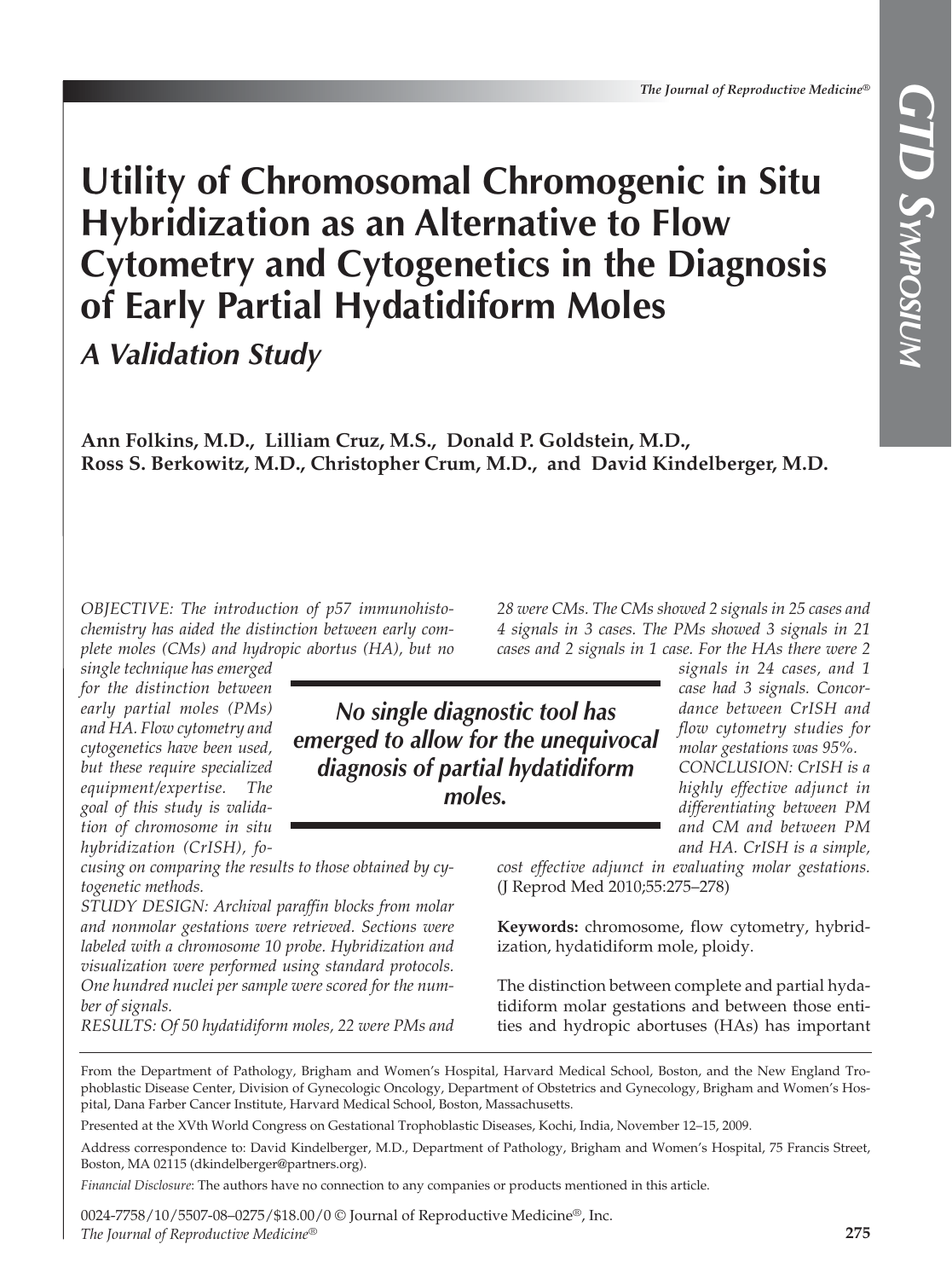patient management implications.1-3 This is becoming increasingly true in the setting of an increasing use of assisted reproductive technologies, where patients are waiting until later in reproductive life to achieve pregnancies. Traditionally, conventional histologic evaluation of standard H-E sections was generally sufficient to distinguish between hydatidiform moles (both complete and partial) and HAs. The majority of pathologic specimens were collected after 16 weeks' gestational age, by which point the significant histologic features of complete and partial moles were typically well-developed. However, during the last few decades, the availability of high-quality ultrasound imaging has led to increasingly early sampling of intrauterine gestations, such that most samples are now obtained before 10 weeks' gestational age.<sup>4,5</sup> This has led to somewhat of a paradigm shift as new sets of histologic criteria for "early" complete and partial moles (CMs and PMs) have been necessitated to reflect this new type of specimen.6,7 The features of early CMs have become relatively well-defined and include hypercellular, mucoid villous stroma (rather than the markedly hypocellular, cavitated villi seen in welldeveloped complete hydatidiform moles), villi having irregular contours with scalloped edges and polypoid projections (often described as "budding villi") and significantly increased stromal karyorrhexis.<sup>7</sup> In contrast, the features of so-called early partial hydatidiform moles are much less well-established, probably owing to the more focal nature of histologic changes seen even in well-developed PMs as compared to CMs.<sup>8</sup> Thus, the distinction between early complete hydatidiform moles and early partial hydatidiform moles and between early partial hydatidiform moles and HAs can be challenging.<sup>9</sup>

The introduction of immunohistochemical analysis of p57kip2 expression has virtually revolutionized the way in which molar gestations are diagnosed.<sup>9-11</sup> p57 $kip<sup>2</sup>$  is a paternally imprinted gene located on chromosome 11. Due to the imprinting, there is expression only from the maternal genome. Because complete hydatidiform molar gestations are androgenetic, there is a loss of the p57<sub>kip2</sub> protein in villous cytotrophoblasts, whereas in partial hydatidiform moles and in HAs (which both have biparental DNA contributions), the  $p57^{kip2}$  protein is retained in these cells. For reasons that are not well understood, even in complete moles, p57kip2 expression is retained in extravillous trophoblasts, which provides an excellent internal control for the immunohistochemical assay.<sup>9</sup> Thus, complete hydatidiform moles—even at very early stages of development—can be diagnosed unambiguously through the use of  $p57^{kip2}$  immunohistochemistry. No single diagnostic tool has emerged to allow for the unequivocal diagnosis of partial hydatidiform moles; however, the use of DNA ploidy analysis has shown itself to be a very helpful adjunct in making the distinction between a diploid CM and a triploid PM, and it may be useful in aiding in the distinction between a diploid HA and a triploid PM.<sup>8,9,12</sup> Numerous techniques currently exist for evaluating DNA ploidy, including flow cytometry, fluorescence in situ hybridization, cytogenetic analysis and chromogenic chromosomal in situ hybridization (CrISH).<sup>9,13,14</sup> All but the last of these suffer from the requirement for expensive equipment, highly specialized training and/or the need for fresh tissue. CrISH provides a means to circumvent many of these issues. It can be performed on formalin-fixed, paraffin-embedded tissue, which is the standard in most pathology laboratories.<sup>13</sup> The reagents used are similar to those needed for routine immunohistochemistry. Finally, the overall costs of performing CrISH are significantly lower than those for conventional cytogenetic, flow cytometry or fluorescence-based methods. The goal of the current study is to validate CrISH with a focus on comparing the results to those obtained by cytogenetic methods.

## *Materials and Methods*

For this study, which was approved by the Institutional Review Board at Partners Healthcare, 50 cases of hydatidiform molar gestation and 25 cases of nonmolar HA were identified through the pathology database at Brigham and Women's Hospital. All cases used for the study had cytogenetic or flow cytometric analyses as part of the work-up. Paraffin blocks were obtained from the archives and 5 μm sections were cut for each case. The sections were mounted on poly-L-lysine–coated slides and deparaffinized according to standard protocols. Slides were incubated at 50°C with proteinase K (500 mm/mL) and 0.1% Triton X-100 for 60 minutes. Following rinsing, dehydration and air-drying, the biotinylated DNA probe (Stratagene) for chromosome-10 was added to achieve a concentration of 1 ng/mL. Denaturation was carried out at 90°C for 15 minutes, followed by overnight hybridization at  $37^{\circ}$ C. Slides were rinsed in  $2 \times SSC$ (salt, sodium citrate) with 50% formamide at 37°C.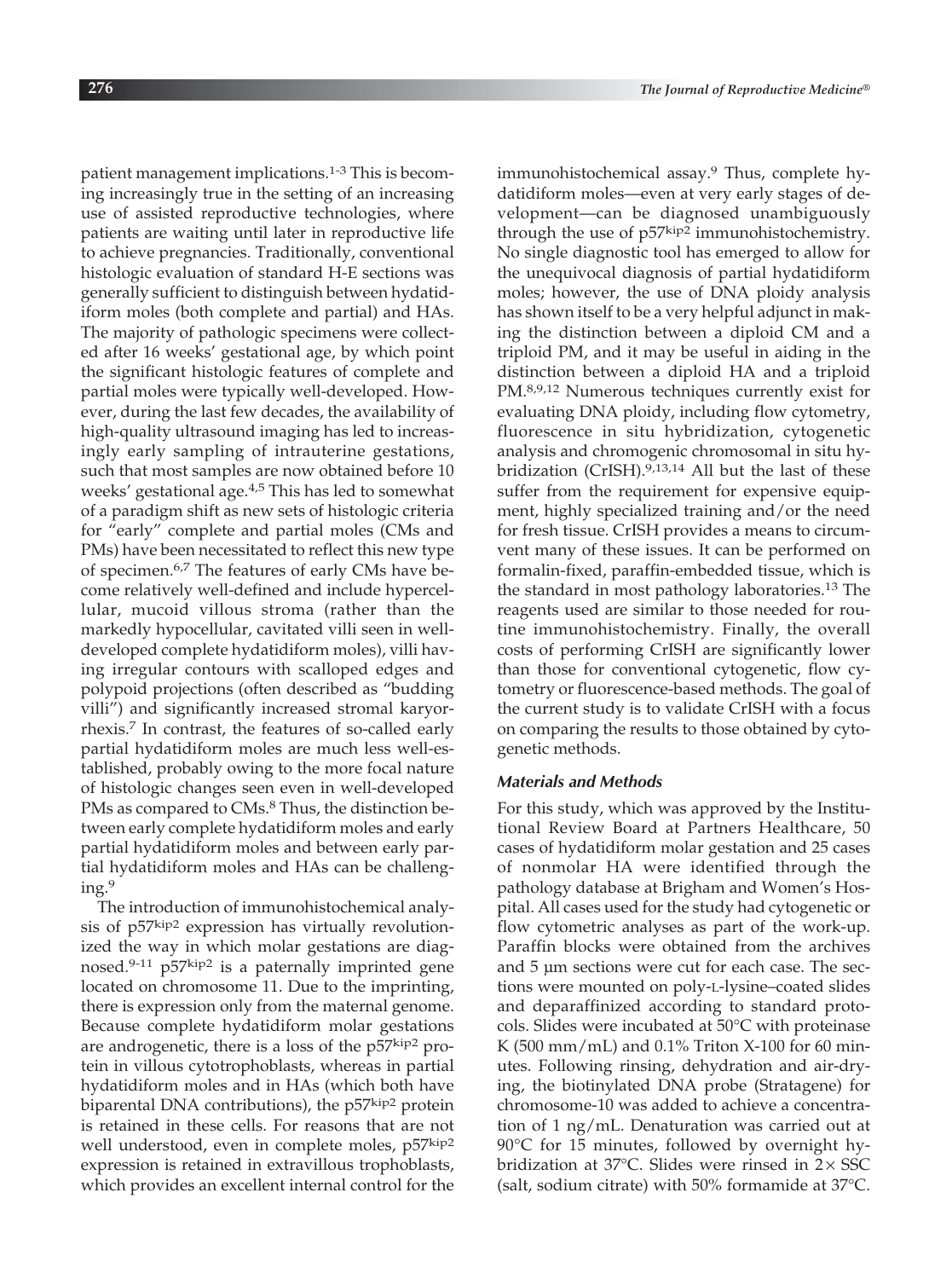Color development was carried out using avidin, biotinylated mouse-anti-avidin, rabbit-anti-mouse peroxidase, and 3,3′-diaminobenzidine according to standard protocols. Finally, slides were counterstained with hematoxylin and coverslipped. Each case was evaluated independently by 2 pathologists (A.F. and D.K.) in a blinded fashion. Using standard light microscopy, the number of signals was counted in each of 100 nonoverlapping villous stromal cell nuclei (at  $400 \times$  magnification).

### *Results*

Figure 1 shows examples of CrISH in diploid (A) and triploid (B) nuclei. Of the 50 cases of hydatidiform moles 22 were diagnosed as PMs and 28 were diagnosed as CMs. In 25 of the CMs ploidy studies revealed diploid DNA content, and in 3 a tetraploid DNA content was observed. There was 100% concordance between the CrISH results and the ploidy studies in the CM cases. Additionally, there was 100% agreement between the 2 pathologists when evaluating the CrISH cases. Concerning the PMs, 20 cases (with triploid DNA content by ploidy studies) were found to have 3 signals when evaluated by CrISH, and 2 cases had 2 signals. For the 25 HAs 24 revealed 2 signals when evaluated by CrISH, and 1 showed 3 signals. Overall, the concordance between CrISH and other ploidy studies was 95%.

### *Discussion*

Distinguishing between partial hydatidiform moles and HAs (particularly specimens at early gestational ages) presents one of the more difficult diagnostic challenges facing practicing pathologists. No single test or set of features has emerged to allow for easy resolution of this diagnostic dilemma. The use of immunohistochemistry for p57kip2 has made the identification of complete hydatidiform moles relatively straightforward, but this adjunctive test is not useful in differentiating between PMs and HAs due to the biparental DNA contributions in both situations. Ploidy studies have emerged as the most useful ancillary test, owing to the fact that the vast majority of partial hydatidiform moles will possess a triploid DNA content while HAs should have diploid DNA content (or have alterations in individual chromosome complement, such as trisomies). Several methods exist for the evaluation of ploidy, including flow cytometry, cytogenetics, fluorescence in situ hybridization and CrISH. The current study shows a high concordance rate (95%) between CrISH and flow cytometry/cytogenetics in a large number of cases (both molar gestations and HAs). The single case of the HA that showed 3 signals when evaluated by CrISH may be an example of a trisomy at chromosome-10 and illustrates one of the drawbacks of using only a single chromosome probe. Others have advocated using a cocktail of chromosome probes, however, the use of a single DNA probe (to chromosome-10 in this study) minimizes the costs of performing this assay considerably, such that it is much less expensive than cytogenetics, flow cytometry and fluorescence-based methods (with their relatively high costs for specialized equipment, reagents and technical expertise). It is critical to emphasize the importance of the histologic findings in evaluating early gestations. One of the major drawbacks of flow cytometry (in addition to the high initial cost of setting up the required instrumentation) is the complete loss of morphologic correlations. We present data suggesting that CrISH using a single chromosome probe is a highly effective adjunct in differentiating between partial and complete hydatidiform moles and between PMs and HAs. Used in combination with p57kip2 immunohistochemistry and morphology,



**Figure 1** Example of CrISH in a case with diploid DNA content (A) and in a case with triploid DNA content (B).